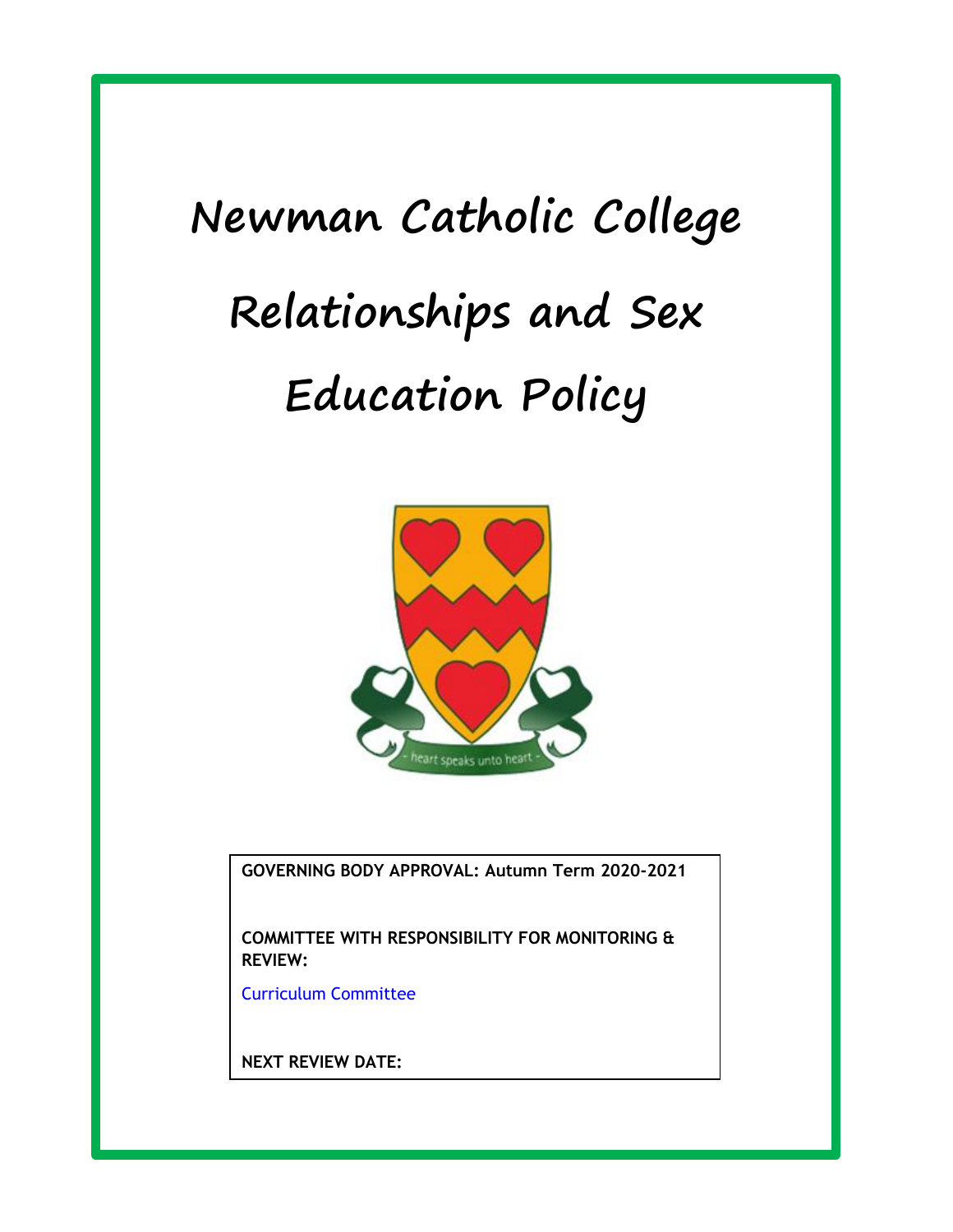# **SCHOOL MISSION STATEMENT**

## **'Everyone Counts, Everyone Contributes, Everyone Succeeds'**

## **Introduction**

Relationships and Sex Education has three strands

- **Created and loved by God** (this explores the individual) The Christian imperative to love self, made in the image and likeness of God, shows an understanding of the importance of valuing and understanding oneself as the basis for personal relationships.
- **Created to love others** (this explores an individual's relationships with others) God is love. We are created out of love and for love. The command to love is the basis of all Christian morality.
- **Created to live in community local, national & global (this explores the** individual's relationships with the wider world) Human beings are relational by nature and live in the wider community. Through our exchange with others, our mutual service and through dialogue, we attempt to proclaim and extend the Kingdom of God for the good of individuals and the good ofsociety.

## **Consultation**

- pupil focus groups / school council
- questionnaires to parents / carers
- review of rse curriculum content with staff and pupils
- consultation with wider school community
- consultation with school governors

 $\overline{\phantom{a}}$ 

## **Implementation and Review of Policy**

Implementation of the policy will take place after consultation with the Governors in the Summer term 2020. This policy will be reviewed every year/2 years by the Head teacher, RSE Coordinator, the Governing Body and Staff.

## **Dissemination**

The draft policy will be given to all members of the Governing Body, and all teaching and nonteaching members of staff. Copies of the document will be available to all parents through the school's website and a copy is available in the school office. Details of the content of the RSE curriculum will also be published on the school's web site.

# **DEFINING RELATIONSHIP AND SEX EDUCATION**

The DFE guidance defines RSE as "lifelong learning about physical, moral and emotional development. It is about the understanding of the importance of marriage and family life, stable and loving relationships, respect, love and care. It is also about the teaching of sex, sexuality and sexual health<sup>"1</sup>. It is about the development of the pupil's knowledge and understanding of her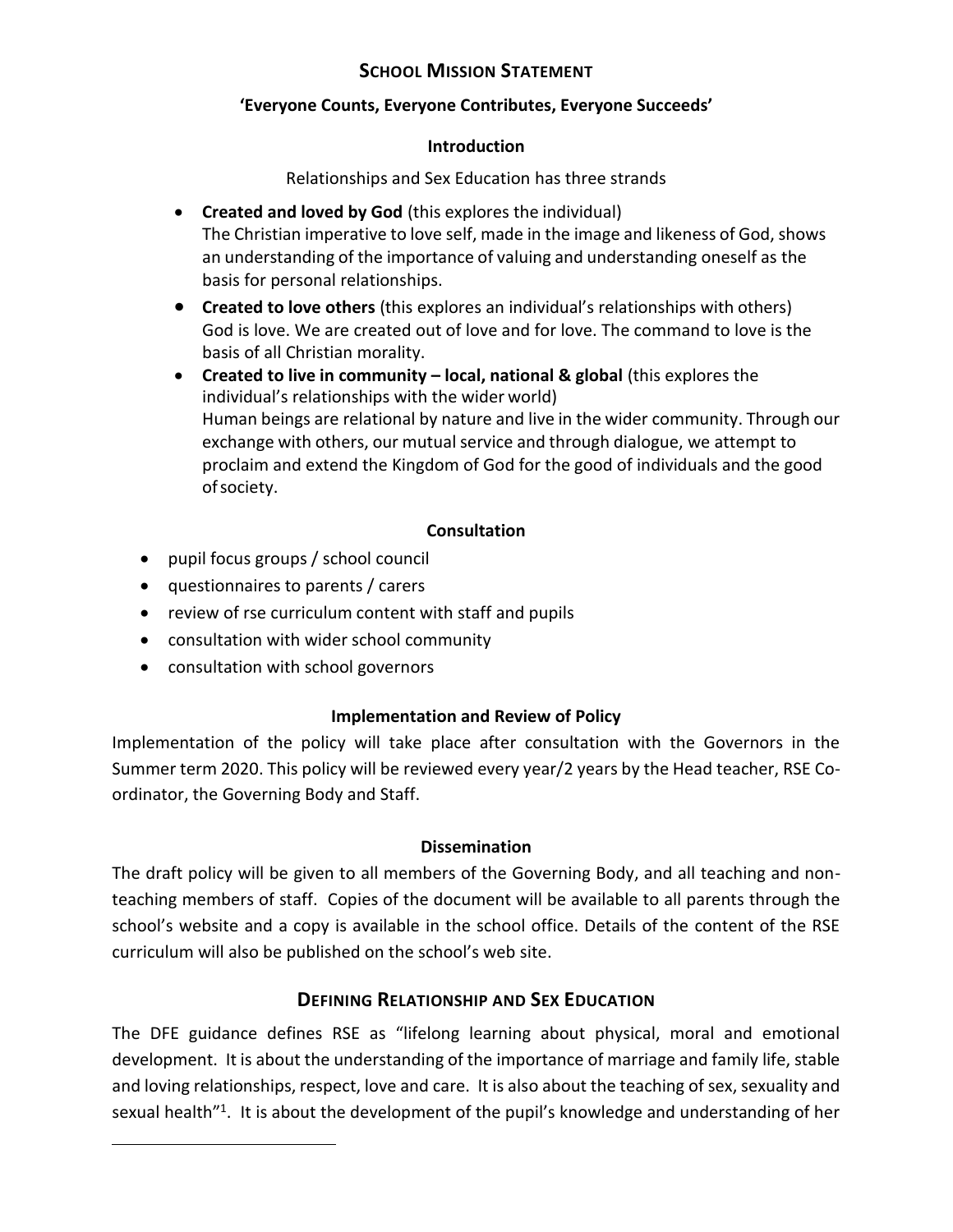or him as a sexual being, about what it means to be fully human, called to live in right relationships with self and others and being enabled to make moral decisions in conscience. The DFE identifies three main elements: "attitudes and values, personal and social skills, and knowledge and understanding"<sup>2</sup>. (The Welsh Assembly Government envisages that effective school RSE programmes help learners to develop the skills and knowledge appropriate to their age, understanding and development to enable them to make responsible decisions about their relationships, sexual health and well-being.)

## **STATUTORY CURRICULUM REQUIREMENTS**

We are legally required to teach those aspects of RSE which are statutory parts of National Curriculum Science. (There is also a separate requirement for maintained secondary schools to teach about HIV, AIDS and sexually transmitted infections).

## **RATIONALE**

## **'I HAVE COME THAT YOU MIGHT HAVE LIFE AND HAVE IT TO THE FULL'**

# **(Jn.10.10)**

We are involved in relationships and sex education precisely because of our Christian beliefs about God and about the human person. The belief in the unique dignity of the human person made in the image and likeness of God underpins the approach to all education in a Catholic school. Our approach to RSE therefore is rooted in the Catholic Church's teaching of the human person and presented in a positive framework of Christian ideals.

At the heart of the Christian life is the Trinity, Father, Son and Spirit in communion, united in loving relationship and embracing all people and all creation. As a consequence of the Christian belief that we are made in the image and likeness of God, gender and sexuality are seen as God's gift, reflect God's beauty, and share in the divine creativity. RSE, therefore, will be placed firmly within the context of relationship as it is there that sexuality grows and develops.

Following the guidance of the Bishops of England and Wales and as advocated by the DFE (and the Welsh Assembly Government) RSE will be firmly embedded in the PSHE framework as it is concerned with nurturing human wholeness and integral to the physical, spiritual, emotional, moral, social and intellectual development of pupils. It is centred on Christ's vision of being human as good news and will be positive and prudent, showing the potential for development, while enabling the dangers and risks involved to be understood and appreciated.

All RSE will be in accordance with the Church's moral teaching. It will emphasise the central importance of marriage and the family whilst acknowledging that all pupils have a fundamental right to have their life respected whatever household they come from and support will be provided to help pupils deal with different sets of values.

 $\overline{\phantom{a}}$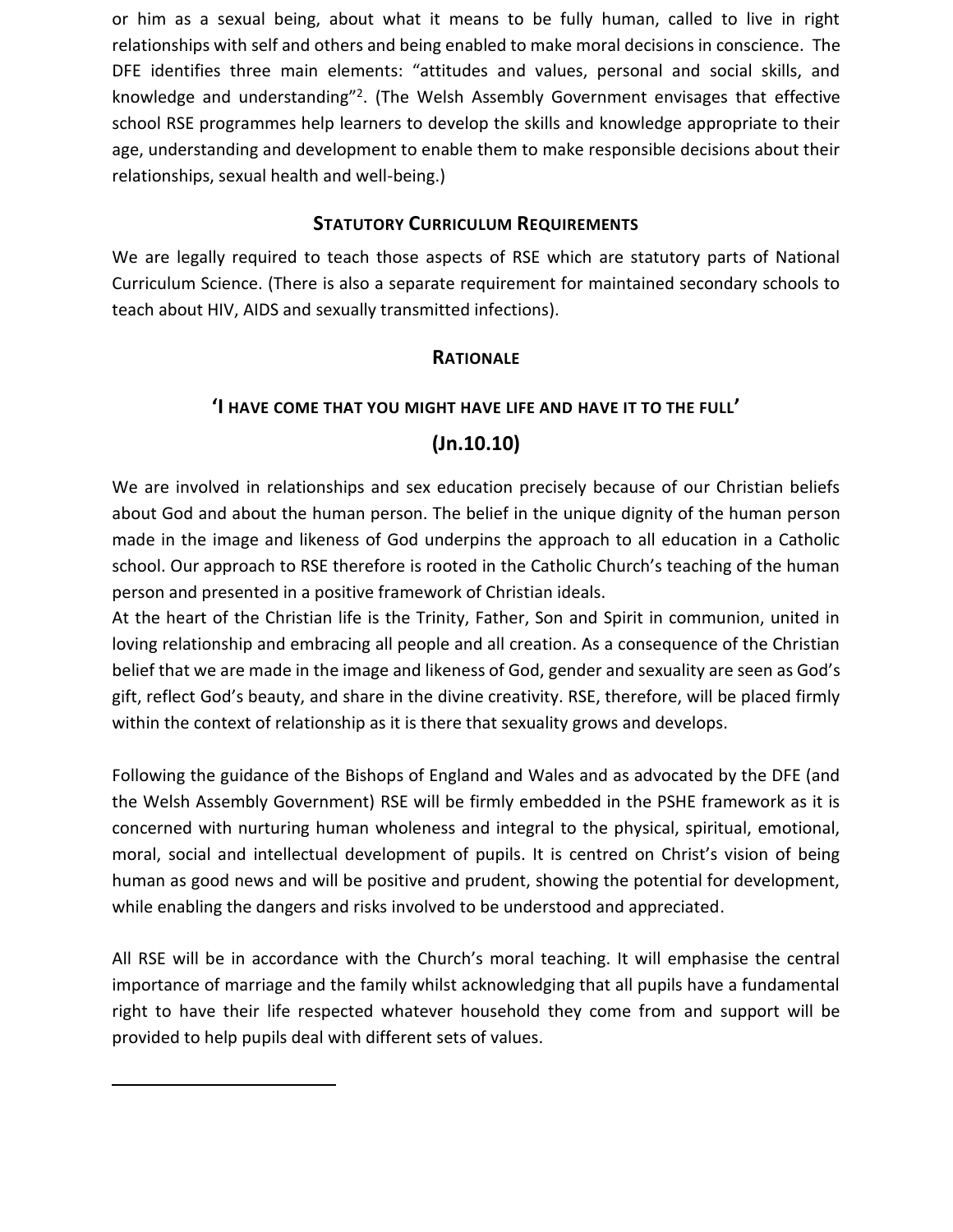## **VALUES AND VIRTUES**

Our programme enshrines Catholic values relating to the importance of stable relationships, marriage and family life. It also promotes those virtues which are essential in responding to the God's call to love others with a proper respect for their dignity and the dignity of the human body. The following virtues will be explicitly explored and promoted: faithfulness, fruitfulness, chastity, integrity, prudence, mercy and compassion.

# **AIM OF RSE AND THE MISSION STATEMENT**

Our Mission Statement **'Everyone Counts, Everyone Contributes, Everyone Succeeds'**commits us to the education of the whole child (spiritual, physical, intellectual, moral, social, cultural, emotional) and we believe that RSE is an integral part of this education. Furthermore, our school aims state that we will endeavour to raise pupils' self-esteem, help them to grow in knowledge and understanding, recognise the value of all persons and develop caring and sensitive attitudes. It is in this context that we commit ourselves:

In partnership with parents, to provide children and young people with a "positive and prudent sexual education"<sup>3</sup> which is compatible with their physical, cognitive, psychological, and spiritual maturity, and rooted in a Catholic vision of education and the human person.

# **Objectives**

To develop the following attitudes and virtues:

- reverence for the gift of human sexuality and fertility;
- respect for the dignity of every human being in their own person and in the person of others;
- joy in the goodness of the created world and their own bodily natures;
- responsibility for their own actions and a recognition of the impact of these on others;
- recognising and valuing their own sexual identity and that of others;
- celebrating the gift of life-long, self-giving love;
- recognising the importance of marriage and family life;
- fidelity in relationships.

 $\overline{\phantom{a}}$ 

To develop the following **personal and social skills**:

- making sound judgements and good choices which have integrity and which are respectful of the individual's commitments;
- loving and being loved, and the ability to form friendships and loving, stable relationships free from exploitation, abuse and bullying;
- managing emotions within relationships, and when relationships break down, with confidence, sensitivity and dignity;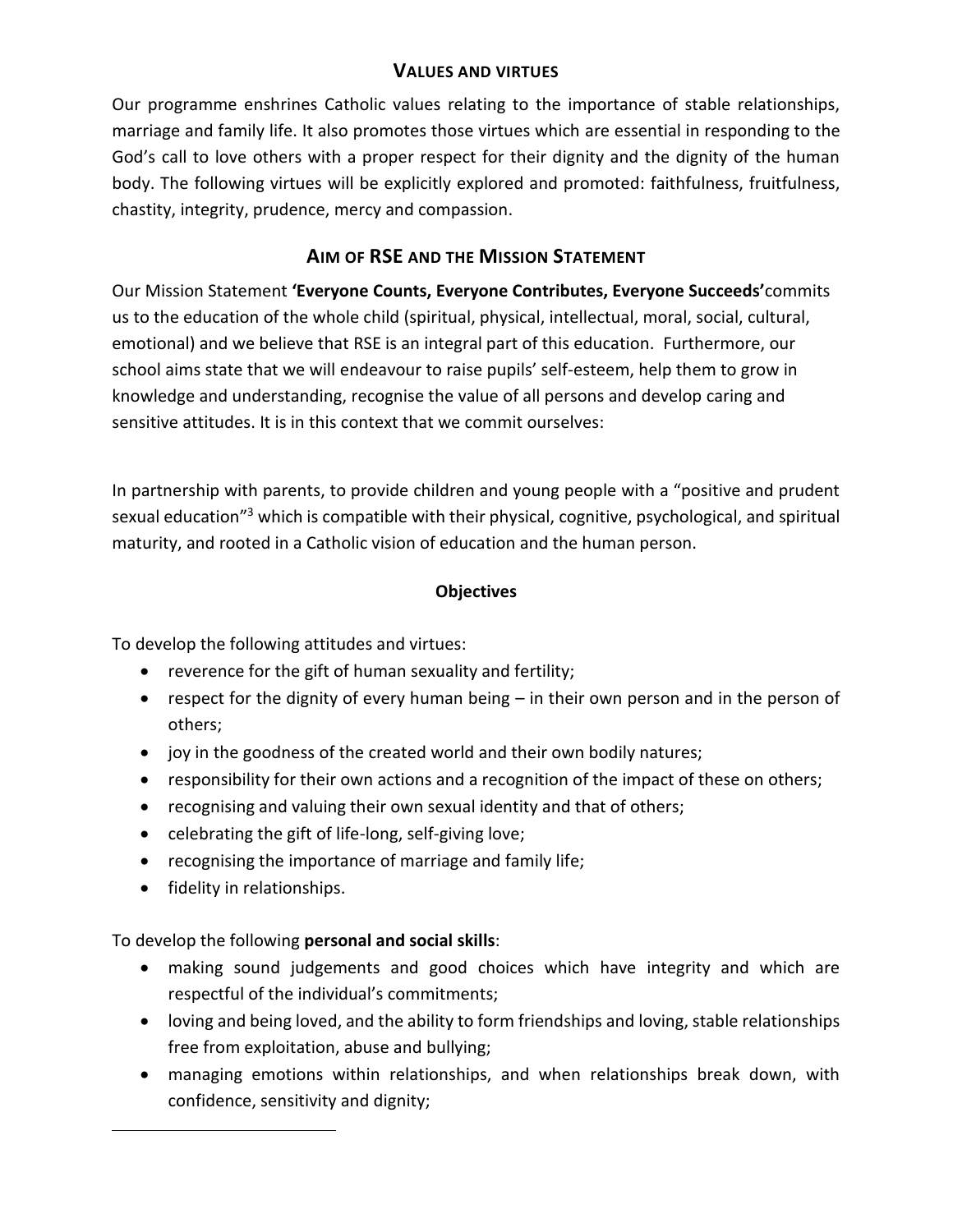- managing conflict positively, recognising the value of difference;
- cultivating humility, mercy and compassion, learning to forgive and be forgiven;
- developing self-esteem and confidence, demonstrating self-respect and empathy for others;
- building resilience and the ability to resist unwanted pressures, recognising the influence and impact of the media, internet and peer groups and so developing the ability to assess pressures and respond appropriately;
- being patient, delaying gratification and learning to recognise the appropriate stages in the development of relationships, and how to love chastely;
- assessing risks and managing behaviours in order to minimise the risk to health and personal integrity.

## To **know and understand**:

- the Church's teaching on relationships and the nature and meaning of sexual love;
- the Church's teaching on marriage and the importance of marriage and family life;
- the centrality and importance of virtue in guiding human living and loving;
- the physical and psychological changes that accompany puberty;
- the facts about human reproduction, how love is expressed sexually and how sexual love plays an essential and sacred role in procreation;
- how to manage fertility in a way which is compatible with their stage of life, their own values and commitments, including an understanding of the difference between natural family planning and artificial contraception;
- how to keep themselves safe from sexually transmitted infections and how to avoid unintended pregnancy, including where to go for advice.

## **Outcomes**

## **INCLUSION AND DIFFERENTIATED LEARNING**

We will ensure RSE is sensitive to the different needs of individual pupils in respect to pupils' different abilities, levels of maturity and personal circumstances; for example their own sexual orientation, faith or culture and is taught in a way that does not subject pupils to discrimination. Lessons will also help children to realise the nature and consequences of discrimination, teasing, bullying and aggressive behaviours (including cyber-bullying), use of prejudice-based language and how to respond and ask for help. (See NCC Equality and inclusion policies).

## **EQUALITIES OBLIGATIONS**

The governing body have wider responsibilities under the Equalities Act 2010 and will ensure that our school strives to do the best for all of the pupils, irrespective of disability, educational needs, race, nationality, ethnic or national origin, pregnancy, maternity, sex, gender identity, religion or sexual orientation or whether they are looked after children.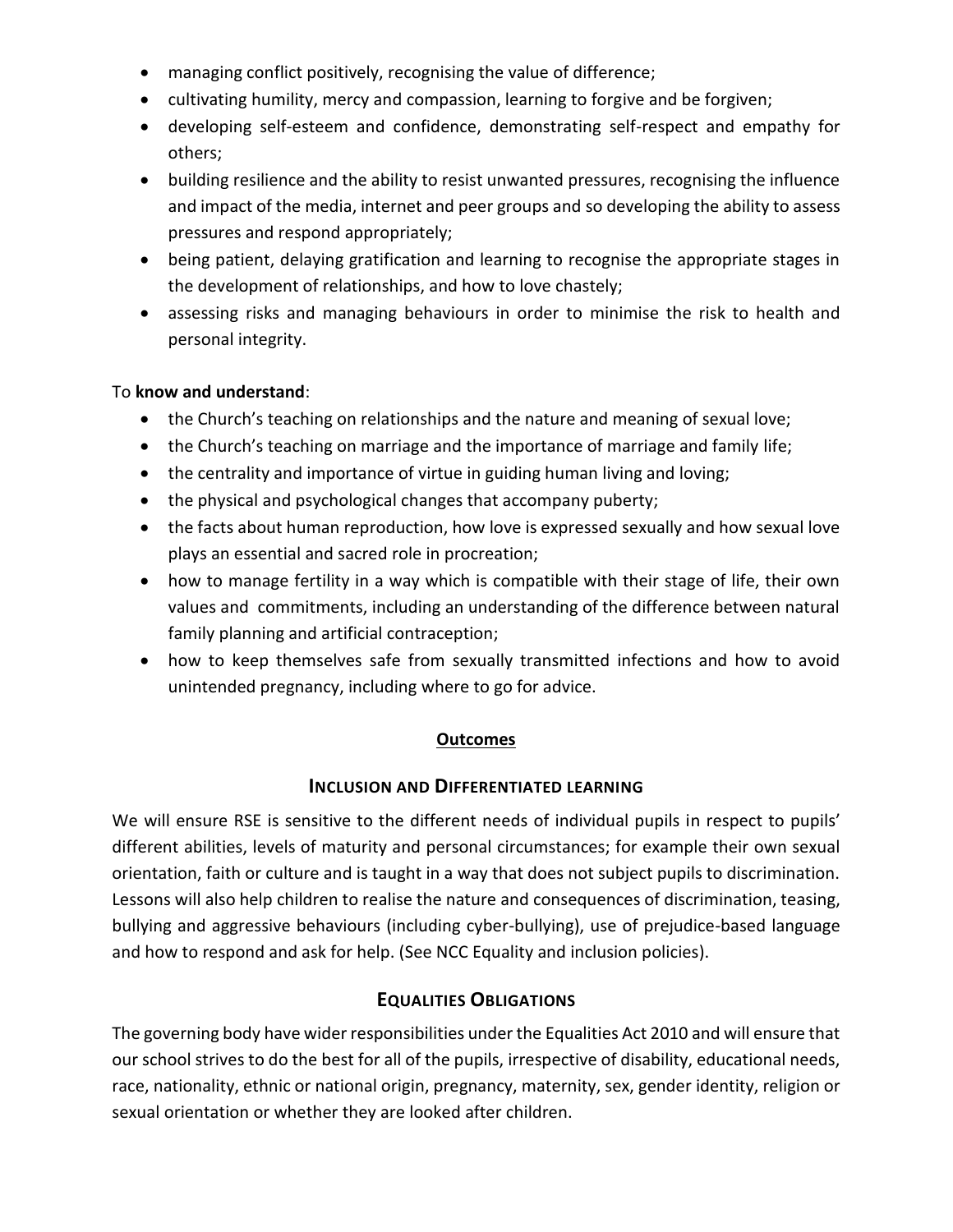Three aspects of RSE - attitudes and values, knowledge and understanding, and personal and social skills will be provided in three interrelated ways: the whole school / ethos dimension; a cross-curricular dimension and a specific relationships and sex curriculum.

# Our programme will cover



| Year 7                | <b>Diversity</b><br>Diversity, prejudice, and bullying<br><b>Building relationships</b><br>Self-worth, romance and friendships<br>(including online) and relationship boundaries                                                                                                                                                          |
|-----------------------|-------------------------------------------------------------------------------------------------------------------------------------------------------------------------------------------------------------------------------------------------------------------------------------------------------------------------------------------|
| Year 8                | <b>Discrimination</b><br>Discrimination in all its forms, including:<br>racism, religious discrimination, disability,<br>discrimination, sexism, homophobia, biphobia<br>and transphobia<br><b>Identity and relationships</b><br>Gender identity, sexual orientation,<br>consent, 'sexting', and an introduction to<br>contraception      |
| Year <sub>9</sub>     | <b>Respectful relationships</b><br>Families and parenting, healthy relationships,<br>conflict resolution, and relationship changes<br>Intimate relationships<br>Relationships and sex education including<br>consent, contraception, the risks of STIs, and<br>attitudes to pornography                                                   |
| Year 10               | <b>Healthy relationships</b><br>Relationships and sex expectations, myths,<br>pleasure and challenges, including the<br>impact of the media and pornography<br>Addressing extremism and radicalisation<br>Communities, belonging and challenging<br>extremism                                                                             |
| Year 11               | <b>Communication in relationships</b><br>Personal values, assertive communication<br>(including in relation to contraception and<br>sexual health), relationship challenges and<br>abuse<br><b>Families</b><br>Different families and parental<br>responsibilities, pregnancy, marriage and<br>forced marriage and changing relationships |
| <b>Sixth Form</b>     | Sex and Relationships explores safe, equal,<br>caring and enjoyable relationships and<br>discusses real life issues appropriate t the age<br>and stage of the pupils, including friendships,<br>families, consent, relationship abuse, sexual<br>exploitation and safe relationships online                                               |
| <b>Project Groups</b> | <b>Discrimination</b><br>Discrimination in all its forms, including:<br>racism, religious discrimination, disability,<br>discrimination, sexism, homophobia,<br>biphobia and transphobia<br><b>Building relationships</b><br>Self-worth, romance and friendships<br>(including online) and relationship boundaries                        |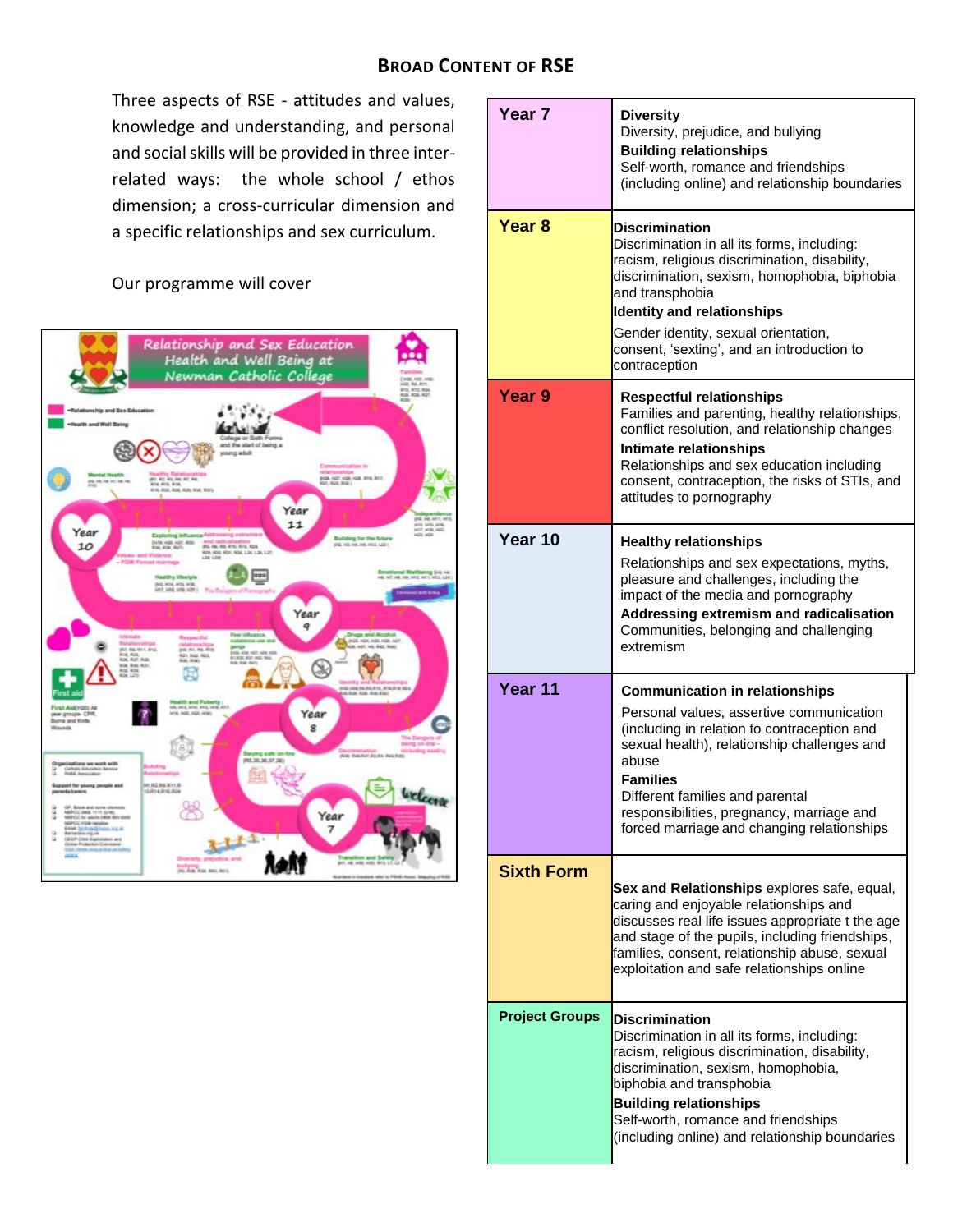## **PROGRAMME / RESOURCES**

Appendices to this policy provide further information about the programme and resources for suggested use.

Teaching strategies will include:

- establishing ground rules
- distancing techniques
- **•** discussion
- project learning
- reflection
- experiential
- *active*
- brainstorming
- film & video
- group work
- role-play
- trigger drawings
- values clarification

## **PARENTS AND CARERS**

We recognise that parents (and other carers who stand in their place) are the primary educators of their children. As a Catholic school, we provide the principal means by which the Church assists parents and carers in educating their children. Therefore the school will support parents and carers by providing material to be shared with their children at home and workshops to help parents/carers to find out more. Parents/carers will be informed by letter when the more sensitive aspects of RSE will be covered in order that they can be prepared to talk and answer questions about their children's learning.

Parents must be consulted before this policy is ratified by the governors. They will be consulted at every stage of the development of the RSE programme, as well as during the process of monitoring, review and evaluation. They will be able to view the resources used by the school in the RSE programme. Our aim is that, at the end of the consultation process, every parent and carer will have full confidence in the school's RSE programme to meet their child's needs.

Parents have *the right to withdraw* their children from RSE except in those elements which are required by the National Curriculum science orders. Should parents wish to withdraw their children they are asked to notify the school by contacting the headteacher. The school will provide support by providing material for parents to help the children with their learning.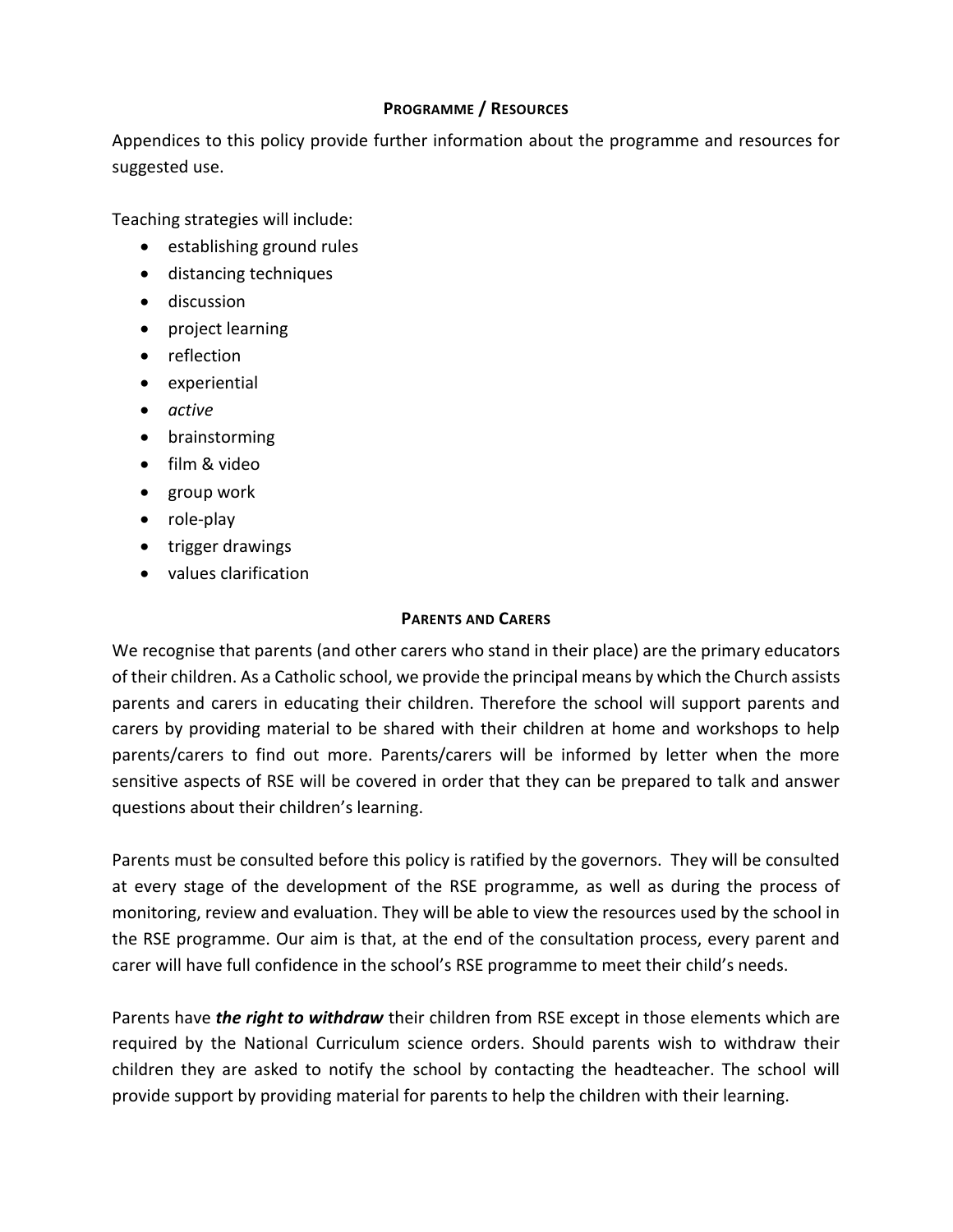We believe that the controlled environment of the classroom is the safest place for this curriculum to be followed.

## **BALANCED CURRICULUM**

Whilst promoting Catholic values and virtues and teaching in accordance with Church teaching, we will ensure that pupils are offered a balanced programme by providing an RSE programme that offers a range of viewpoints on issues. Pupils will also receive clear scientific information as well as covering the aspects of the law pertaining to RSE (in secondary schools/academies relating to forced-marriage, female genital mutilation, abortion, the age of consent and legislation relating to equality). Knowing about facts and enabling young people to explore differing viewpoints is not the same as promoting behaviour and is not incompatible with our school's promotion of Catholic teaching. We will ensure that pupils have access to the learning they need to stay safe, healthy and understand their rights as individuals.

#### **RESPONSIBILITY FOR TEACHING THE PROGRAMME**

Responsibility for the specific relationships and sex education programme lays with…..(the relevant curriculum staff; this will normally include science, religious education, physical education, RSE and PSHE).

However, all staff will be involved in developing the attitudes and values aspect of the RSE programme. They will be role models for pupils of good, healthy, wholesome relationships as between staff, other adults and pupils. They will also be contributing to the development of pupils' personal and social skills.

## **External Visitors**

Our school will often call upon help and guidance from outside agencies and health specialists to deliver aspects of RSE. Such visits will always complement the current programme and never substitute or replace teacher led sessions.

It is important that any external visitor is clear about their role and responsibility whilst they are in school delivering a session. Any visitor must adhere to our code of practice developed in line with CES guidance 'Protocol for Visitors to Catholic Schools'<sup>4</sup> .

Health professionals should follow the school's policies, minimising the potential for disclosures or inappropriate comments using negotiated ground rules and distancing techniques as other teachers would. They will ensure that all teaching is rooted in Catholic principles and practice.

# **OTHER ROLES AND RESPONSIBILITIES REGARDING RSE**

## **Governors**

 $\overline{\phantom{a}}$ 

- Reviewthe RSE policy, in consultation with parents and teachers;
- **Ensure that the policy is available to parents;**
- Ensure that the policy is in accordance with other whole school policies, e.g., SEN, the ethos of the school and our Christian beliefs;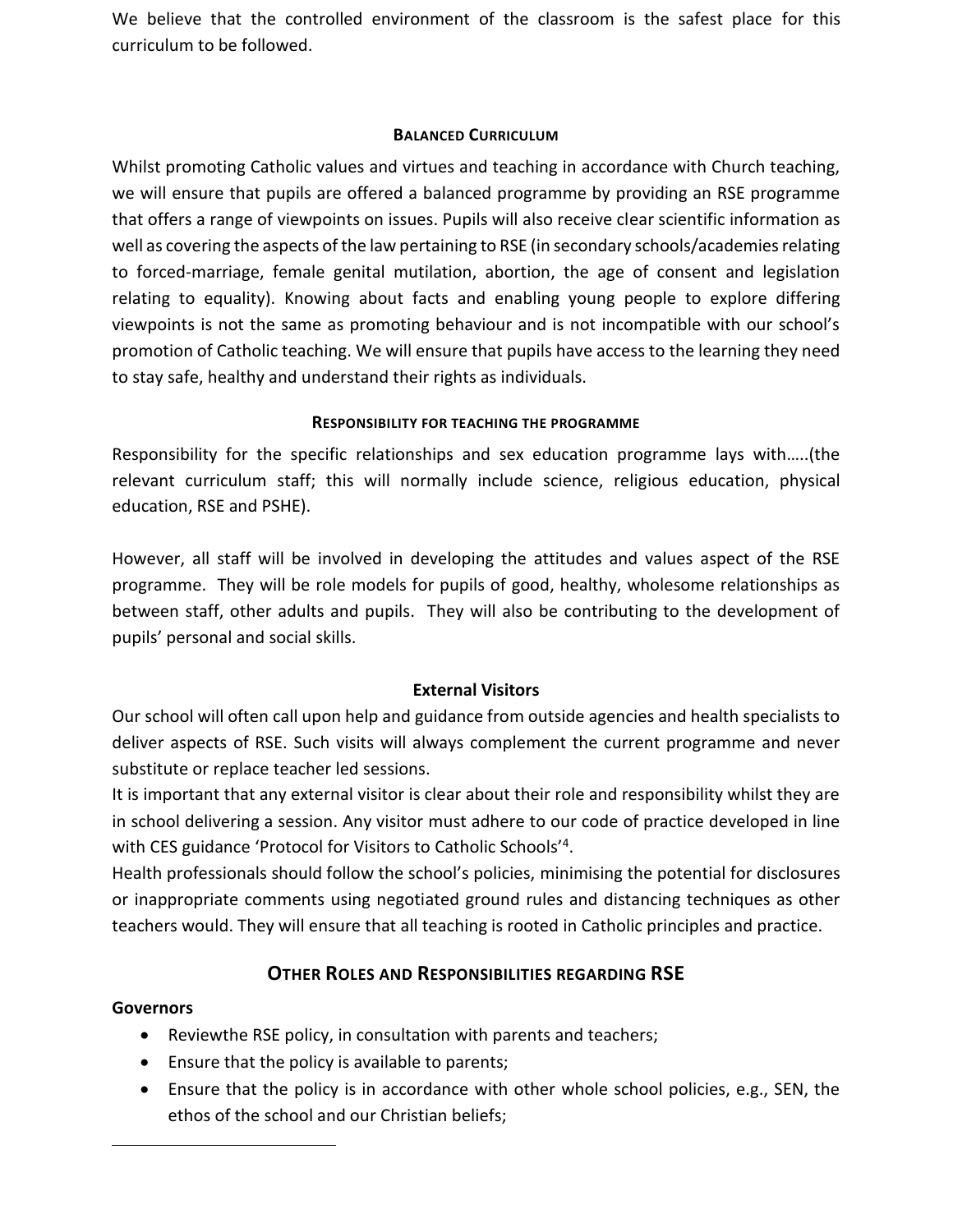- Ensure that parents know of their right to withdraw their children;
- Establish a link governor to share in the monitoring and evaluation of the programme, including resources used;
- Ensure that the policy provides proper and adequate coverage of relevant National Curriculum science topics and the setting of RSE within PSHE.

## **Head teacher**

The Head teacher takes overall delegated responsibility for the implementation of this policy and for liaison with the Governing Body, parents, the Diocesan Schools' Service and the Local Education Authority, also appropriate agencies.

## **PSHE/RSE Co-ordinator**

The co-ordinator with the head teacher has a general responsibility for supporting other members of staff in the implementation of this policy and will provide a lead in the dissemination of the information relating to RSE and the provision of in-service training*.*

## **All Staff**

RSE is a whole school issue. All teachers have a responsibility of care; as well as fostering academic progress they should actively contribute to the guardianship and guidance of the physical, moral and spiritual well-being of their pupils. Teachers will be expected to teach RSE in accordance with the Catholic Ethos of the school. Appropriate training will be made available for all staff teaching RSE. All staff have been included in the development of this policy and all staff should be aware of the policy and how it relates to them.

## **RELATIONSHIP TO OTHER POLICIES AND CURRICULUM SUBJECTS**

This RSE policy is to be delivered as part of the PSHE framework. It includes guidelines about pupil safety and is compatible with the school's other policy documents (for example, Bullying policy, Safeguarding Policy etc)

Pupils with particular difficulties whether of a physical or intellectual nature will receive appropriately differentiated support in order to enable them to achieve mature knowledge, understanding and skills. Teaching methods will be adapted to meet the varying needs of this group of pupils.

Learning about RSE in PSHE classes will link to/complement learning in those areas identified in the RSE audit.

## **CHILDREN'S QUESTIONS**

The governors want to promote a healthy, positive atmosphere in which RSE can take place. They want to ensure that pupils can ask questions freely, be confident that their questions will be answered, and be sure that they will be free from bullying or harassment from other children and young people.

## **Controversial or Sensitive issues**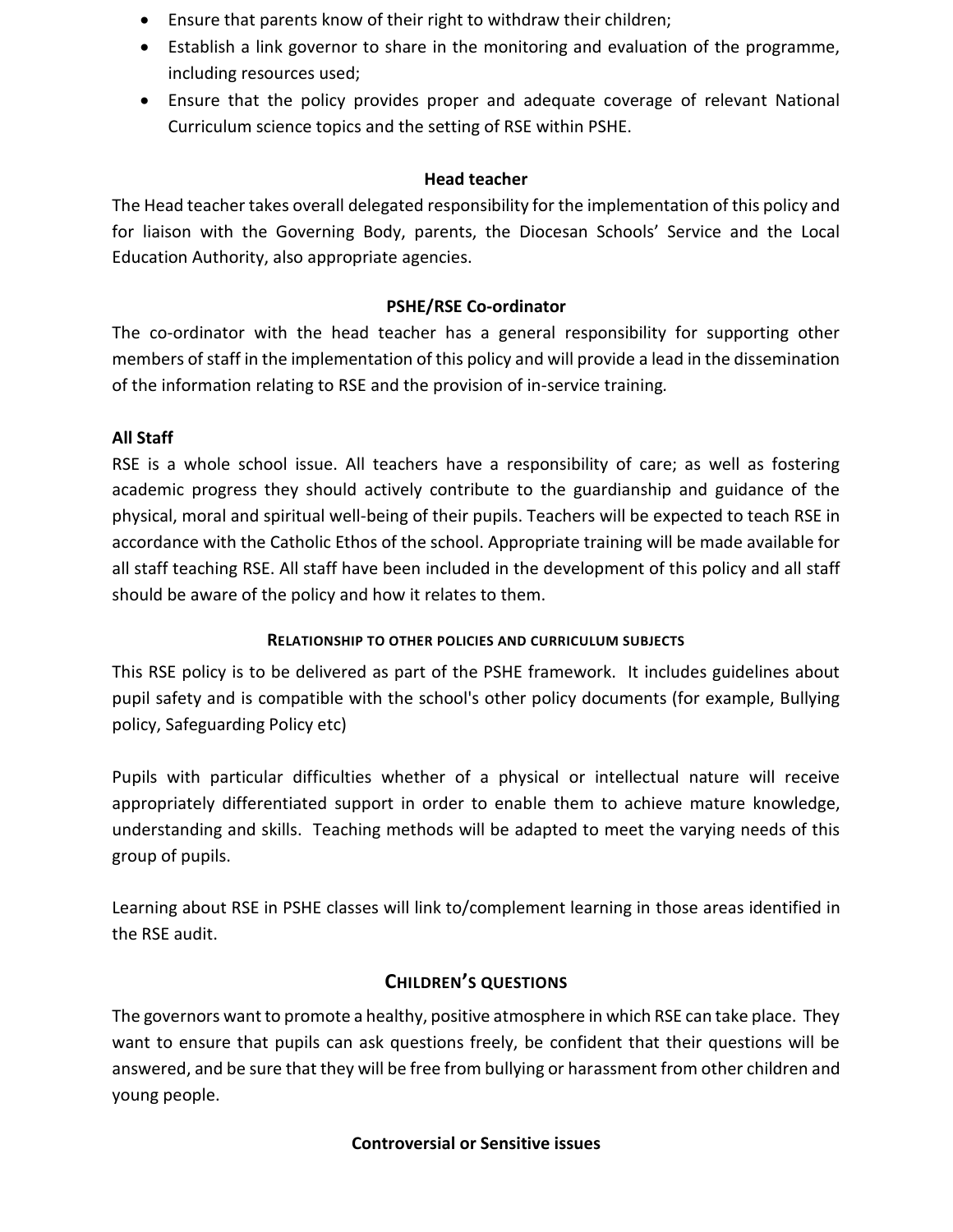There will always be sensitive or controversial issues in the field of RSE. These may be matter of maturity, of personal involvement or experience of children, of disagreement with the official teaching of the Church, of illegal activity or other doubtful, dubious or harmful activity. The governors believe that children are best educated, protected from harm and exploitation by discussing such issues openly within the context of the RSE programme. The use of ground rules, negotiated between teachers and pupils, will help to create a supportive climate for discussion. (See also Sex and Relationship Guidance, 4.5 'Dealing with questions' 0116/2000, Department for Education and Employment, July 2000 for more detail)

Some questions may raise issues which it would not be appropriate for teachers to answer during ordinary class time, e.g., where a child or young person's questions hints at abuse, is deliberately tendentious or is of a personal nature.

## **SUPPORTING CHILDREN AND YOUNG PEOPLE WHO ARE AT RISK**

Children will also need to feel safe and secure in the environment in which RSE takes place. Effective RSE will provide opportunities for discussion of what is and is not appropriate in relationships. Such discussion may well lead to disclosure of a safeguarding issue. Teachers will need to be aware of the needs of their pupils and not let any fears and worries go unnoticed. Where a teacher suspects that a child or young person is a victim of or is at risk of abuse they are required to follow the school's safeguarding policy and immediately inform the designated senior member of staff responsible.

# **CONFIDENTIALITY AND ADVICE**

All governors, all teachers, all support staff, all parents and all pupils must be made aware of this policy, particularly as it relates to issues of advice and confidentiality.

All lessons, especially those in the RSE programme, will have the best interests of pupils at heart, enabling them to grow in knowledge and understanding of relationships and sex, developing appropriate personal and social skills and becoming appreciative of the values and attitudes which underpin the Christian understanding of what it means to be fully human.

Pupils will be encouraged to talk to their parents/carers about the issues which are discussed in the programme. Teachers will always help pupils facing personal difficulties, in line with the school's pastoral care policy. Teachers should explain to pupils that they cannot offer unconditional confidentiality, in matters which are illegal or abusive for instance. Teachers will explain that in such circumstance they would have to inform others, e.g., parents, head teacher, but that the pupils would always be informed first that such action was going to be taken

# **MONITORING AND EVALUATION**

The RSE Co-ordinator will monitor the provision of the various dimensions of the programme by examining plans, schemes of work and samples of pupils work at regular intervals. The programme will be evaluated biannually by means of questionnaires / response sheets/needs